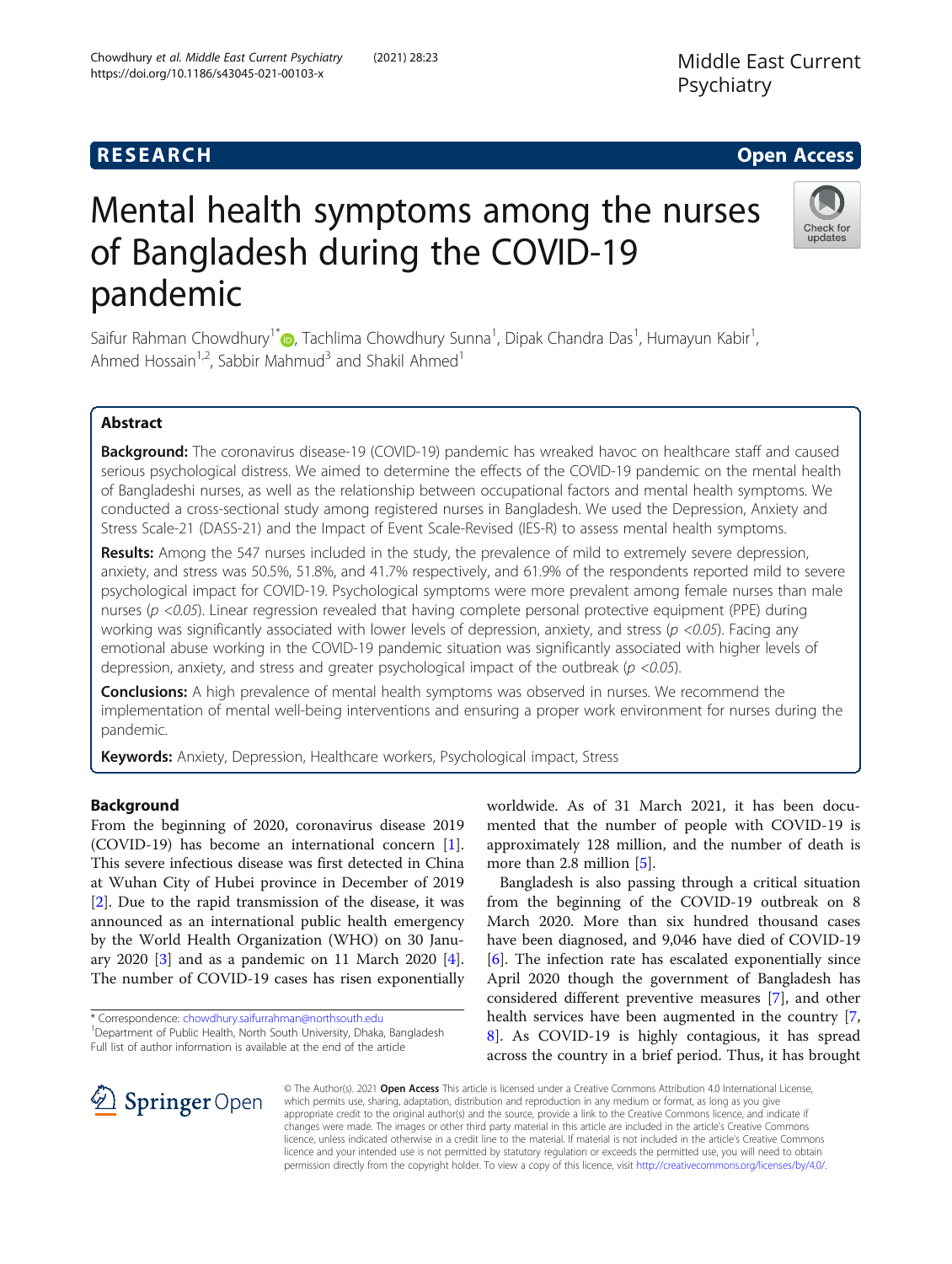challenges to the fragile health system of Bangladesh [[7](#page-6-0), [9\]](#page-6-0). The health workers have played a significant role in tackling the ongoing pandemic from the very beginning. Though the Bangladeshi government recruited around five thousand nurses in this COVID-19 pandemic [\[10](#page-6-0)], there has still been a 76% shortage of nurses where the ratio of nurses to every 10,000 population is about only 3 [[11,](#page-7-0) [12\]](#page-7-0). However, while working and treating in the COVID-19 pandemic, healthcare workers have been infected by the disease, and among them, a significant number are nurses [[13](#page-7-0)].

Health care workers working in this pandemic situation are facing extreme levels of stressful or traumatic events that result in adverse mental health and psychological outcomes [[14\]](#page-7-0). A study conducted in Singapore revealed higher levels of adverse mental health status and psychological outcomes (e.g., anxiety, depression, stress, and PTSD) among the health professionals who were caring for patients with COVID-19 [[15](#page-7-0)]. Besides, the nurses were at a greater risk of anxiety than doctors as they were directly exposed to the COVID-19-positive patients [[16](#page-7-0)]. A previous study found that inadequacy in precautionary measures in the workplace affects the healthcare professionals' mental health [[17](#page-7-0)]. The shortage of proper personal protective equipment (PPE) supply among the healthcare professionals from the respective authorities of almost every hospital of Bangladesh regardless of public or private settings has increased the risk of getting infected, and it has created havoc among this professional group [\[18\]](#page-7-0). Besides, nurses deal with COVID-19 patients directly and frequently; they have to face social stigma and violence that might interact with adverse mental health outcomes, too [\[19\]](#page-7-0).

No evidence-based data on nurses' psychological symptoms amid the COVID-19 situation in Bangladesh is currently available. Therefore, it is crucial to know about the status of mental health and psychological outcomes of nurses working in the COVID-19 pandemic to smoothly tackle this pandemic and be prepared for any other emergency. This study aimed to explore the prevalence of depression, anxiety, stress, and impact of COVID-19 among the nurses. This study also aimed to identify the potential occupational factors associated with mental health outcomes among the nurses in Bangladesh.

# Methods

#### Study design

It is a cross-sectional, web-based survey that collected data between 22 November and 6 December 2020.

#### Study participants

Convenience sampling technique was used to collect data. Because of the COVID-19 outbreak, close contact was suggested to be minimized among people; potential participants were electronically invited within the existing study participants. A link to the survey questionnaire was sent to the potential respondents through posting on social media and text messages. The online survey was disseminated to 1,000 registered nurses of 20 private and eight government hospitals covering 18 districts (out of 64 districts) in Bangladesh. In Bangladesh, nurses appear at the licensing examination to become registered for practicing after passing their diploma or bachelor program. According to the Bangladesh Nursing and Midwifery Council (BNMC), there are 66,973 registered nurses in Bangladesh currently in service. Study participants were male and female registered nurses of any age (as long as they were in employment) and of any grade (e.g., senior, junior).

#### Questionnaire development

The online questionnaire was produced in "Google Forms" and written in English. When the respondents clicked on the link, they were informed about the survey nature and purpose on the first page. Subsequently, when the respondents decided to participate, they were transferred to the next page of the questionnaire (first section). Socio-demographic data, including age, gender, area of residence, marital status, and occupational details, including type of healthcare facility, type of job, level of education, professional title, working position, had complete PPE during working, and faced any emotional abuse (for being healthcare workers and working in the COVID-19 pandemic situation), were collected in the first part of the survey questionnaire. The area of residence of the respondents was categorized as divisional city, district town, and sub-district. In Bangladesh, a division is the first-level administrative area, and the divisions are divided into districts, where the sub-district functions as the sub-unit of the district. The infrastructure of healthcare facilities of Bangladesh is divided into three levels: tertiary level (medical universities, medical college hospitals, and specialty hospitals), secondary level (district hospitals, maternal and child welfare centers), and primary level (upazila (sub-unit of district) health complex, union (sub-unit of upazila) health and family welfare centers, community clinics). Regarding the professional title, the nurses who perform technical works are referred to as senior staff nurses, and those who perform administrative works are referred to as nurse in-charge. To ascertain the working position of the nurses, participants were questioned if they were specifically engaged in treating patients with or suspected of having COVID-19 in COVID-dedicated hospitals. Those who answered yes were identified as nurses of the frontline, and those who answered no were identified as nurses of the second line.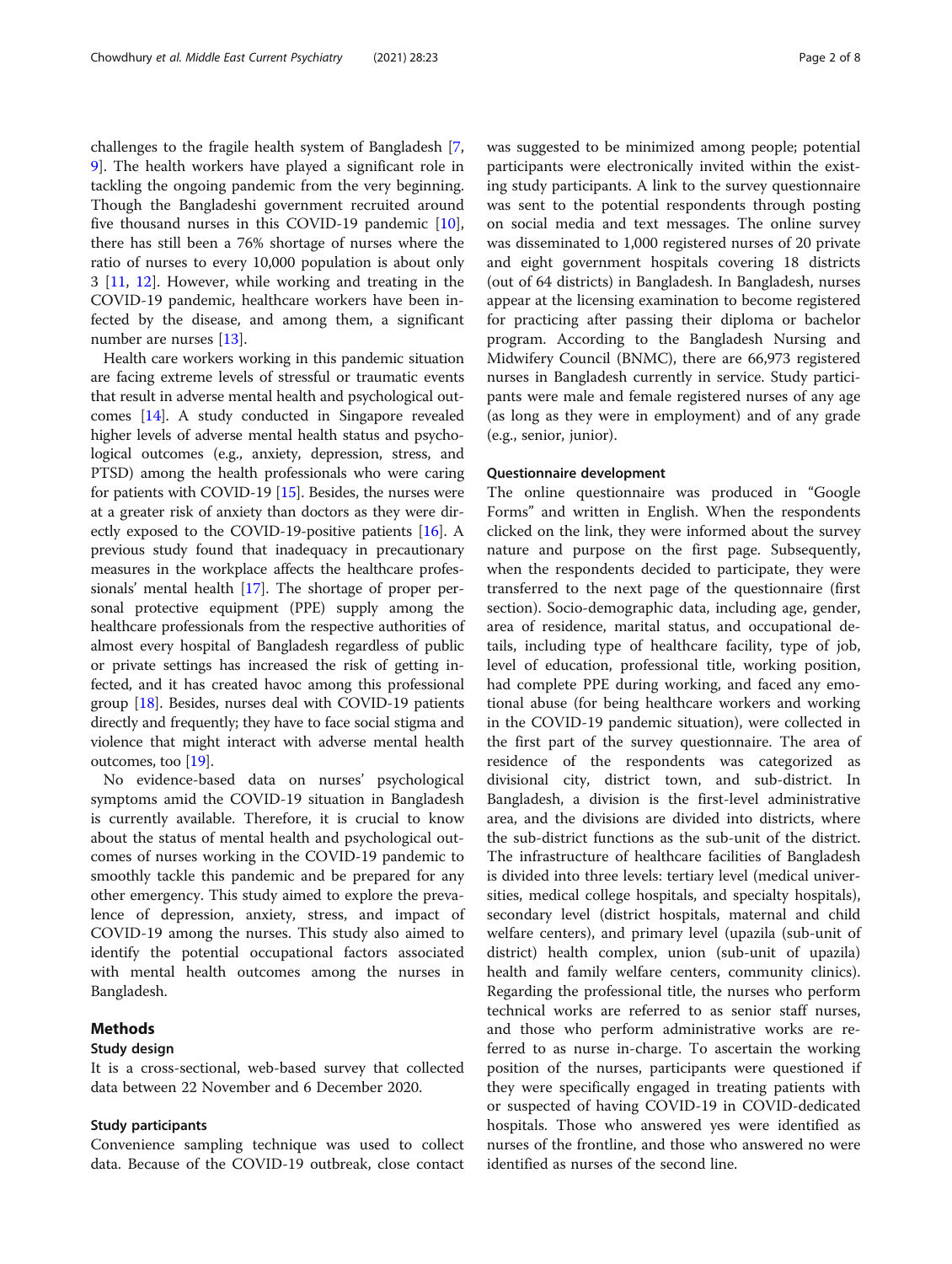Psychological well-being status, which was measured using the "Depression, Anxiety and Stress Scale-21 (DASS-21)," was the second component of the study. The last part of the questionnaire was formed using the "Impact of Event Scale-Revised (IES-R)" to measure the psychological impact of COVID-19 on the respondents.

#### Measurement of mental health symptoms

The "DASS-21 (Depression, Anxiety and Stress Scale-21)" is a 21-item questionnaire, collection of three selfadministered scales designed to assess depression, anxiety, and stress [\[20](#page-7-0)]. The total subscale score of depression was divided into five categories: "normal" (0–9), "mild depression" (10–13), "moderate depression" (14– 20), "severe depression" (21–27), and "extremely severe depression" (28–42). The anxiety subscale score was separated into "normal"  $(0-7)$ , "mild anxiety"  $(8-9)$ , "moderate anxiety" (10–14), "severe anxiety" (15–19), and "extremely severe anxiety" (20–42). The total subscale score of stress was also distributed into five categories: "normal" (0–14), "mild stress" (15–18), "moderate stress" (19–25), "severe stress" (26–33), and "extremely severe stress" (34–42). The DASS-21 is a validated screening instrument for evaluating mental health status and was also used in previous surveys to ascertain the psychological status in the COVID-19 pandemic [\[21](#page-7-0)–[23\]](#page-7-0). The "IES-R (Impact of Event Scale-Revised)" is a 22-item self-report scale [\[24](#page-7-0)], which was validated before for measuring the degree of psychological impact after exposure to a public health emergency and that has been used in previous studies to determine the impact of COVID-19 [\[21](#page-7-0)–[23\]](#page-7-0). It consists of 3 subscales, which are intrusion, avoidance, and hyperarousal. Respondents were asked to rate the level of distress for each item of the questionnaire during the last 7 days of their interview. Categorization of the score ranges from 0 to 23 for normal, 24 to 32 for mild, 33 to 36 for moderate, and more than 36 for severe psychological impact respectively. A cut-off score of 24 was used to describe the impact of the event of clinical concern [[24,](#page-7-0) [25\]](#page-7-0).

#### Statistical analysis

Descriptive statistics were performed for the demographic variables and occupational characteristics. The IES-R and the DASS-21 subscale scores were expressed as mean and standard deviation. The severity categories, which are derived from the counts of each level for distress of depression, anxiety, stress, and impact of event, are presented as numbers and percentages. The nonparametric chi-square test was applied to determine the difference of each distress between genders. A linear regression model was fitted to explore the univariate associations of the selected psychological outcomes with occupational factors. A  $p$ -value of <0.05 was considered as significant in this study. The data were analyzed by using SPSS (version 22.0) and STATA-16.

### Results

# Demographic and occupational characteristics of the study participants

The details of the study participants' demographic and occupational characteristics are described in Table 1. In this cross-sectional survey, of the 1,000 invited nurses from all over the country, 565 responded to the

Table 1 Demographic and occupational characteristics of study participants (n=547)

| Characteristic                             | N (%)      |
|--------------------------------------------|------------|
| <b>Median age (IQR), year =</b> 26 (24-29) |            |
| Gender                                     |            |
| Male                                       | 186 (34.0) |
| Female                                     | 361 (66.0) |
| Type of healthcare facility                |            |
| Tertiary                                   | 235 (43.0) |
| Secondary                                  | 170 (31.1) |
| Primary                                    | 142 (26.0) |
| Type of job                                |            |
| Government                                 | 302 (55.2) |
| Private                                    | 245 (44.8) |
| <b>Educational level</b>                   |            |
| Diploma in nursing                         | 253 (46.3) |
| B.Sc. in nursing                           | 184 (33.6) |
| Masters                                    | 110 (20.1) |
| Area of residence                          |            |
| Divisional city                            | 346 (63.3) |
| District town                              | 110 (20.1) |
| Sub-district                               | 91 (16.6)  |
| <b>Marital status</b>                      |            |
| Unmarried                                  | 289 (52.8) |
| Married                                    | 258 (47.2) |
| <b>Professional title</b>                  |            |
| Senior staff nurse                         | 519 (94.9) |
| Nurse-in-charge                            | 28 (5.1)   |
| <b>Working position</b>                    |            |
| Frontline                                  | 226 (41.3) |
| Second-line                                | 321 (58.7) |
| Had complete PPE during working            |            |
| Yes                                        | 294 (53.8) |
| No                                         | 253 (46.2) |
| Faced any emotional abuse                  |            |
| Yes                                        | 173 (31.6) |
| No                                         | 374 (68.4) |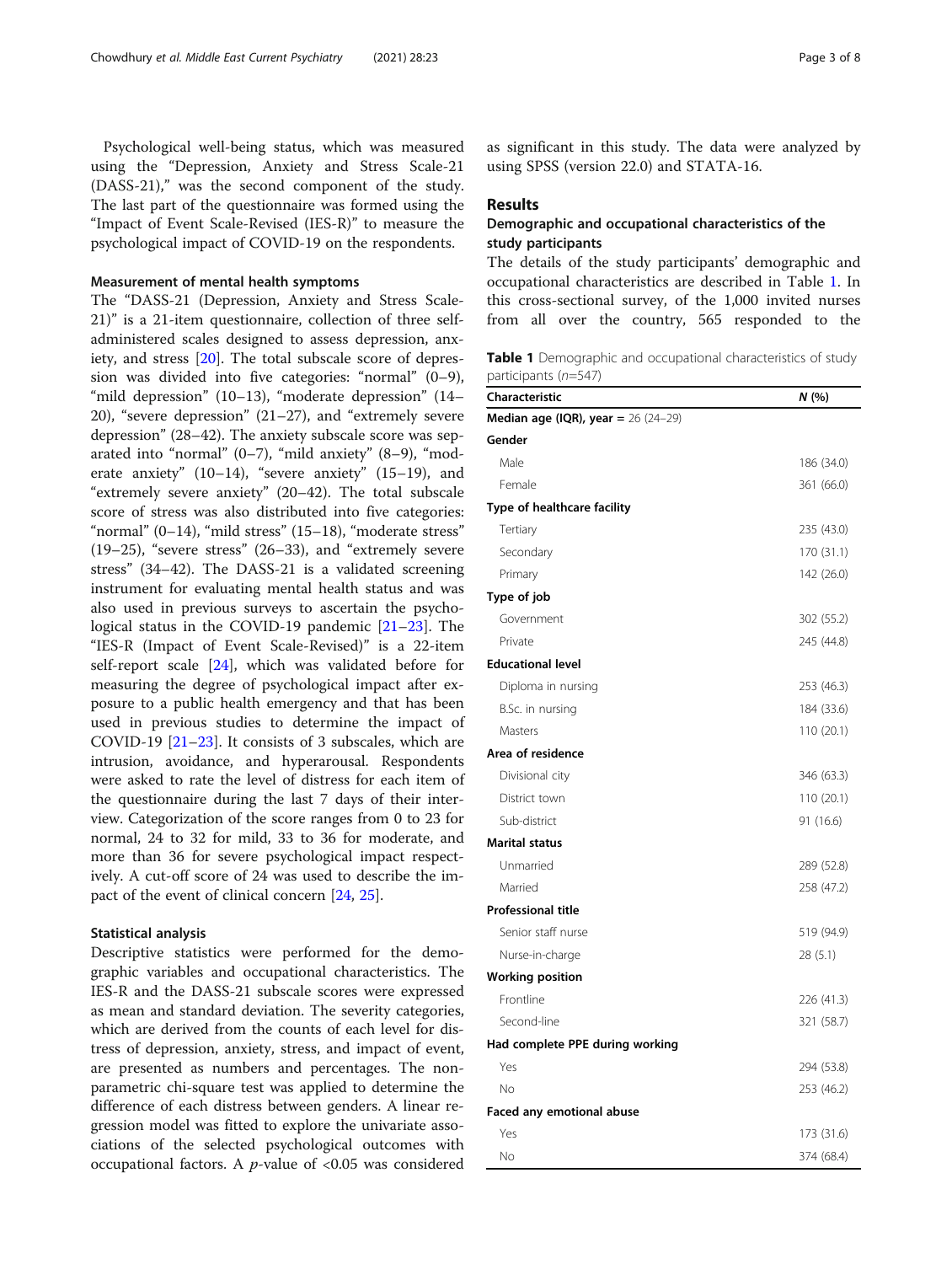questionnaires, giving a 56.5% overall response rate. After removing the incomplete questionnaires, 547 nurses were recruited for this study, and among them, 235 (43.0%) were working in tertiary level healthcare facilities, 170 (31.1%) in secondary level healthcare facilities, and 142 (26.0%) in primary level healthcare facilities. Among the participants, 226 (41.3%) were frontline nurses, and 321 (58.7%) worked as second-line nurses. The median age of the participants was 26 (interquartile range 24–29) years. The majority of the respondents (66.0%) were female. In terms of educational level, a total of 253 (46.3%) respondents had diploma degrees, 184 (33.6%) had bachelor degrees, and 110 (20.1%) had master's degrees in the related field. However, almost one-third of the respondents (31.6%) reported facing emotional abuse for being healthcare workers and working in this COVID-19 pandemic situation. Nearly half of the nurses (46.2%) did not get complete PPE from the authorities during their practice.

#### Mental health symptoms and their measurements

For the mental health condition of the nurses amid the COVID-19 pandemic, as measured by DASS-21, we found depression in 276 (50.5%), anxiety in 283 (51.8%), and stress in 228 (41.7%) of the study participants (Table 2). The reported mean depression subscale score of DASS-21 was 10.89 (SD 9.49). One hundred and ninety-two (69.6%) of the nurses scored moderate to extremely severe depression from 276 nurses who scored positive for depression. The anxiety subscale mean value of DASS-21 was 9.54 (SD 8.87). Among the 283 participants screened positive for anxiety, 234 (82.7%) scored moderate to extremely severe. The mean score of DASS-21 stress subscale was 14.65 (SD 10.20). From 228 responders who screened positive for stress, 162 (71.1%) were found to be scored as moderate to extremely severe.

Participants rated their impact of COVID-19 during the previous seven days of their interviews by IES-R scale. Among the participants, 338 (61.9%) of them was positive for psychological distress, and among them, 225 (66.6%) scored as moderate to severe level of distress (Table 2). The mean score for IES-R scale was 30.78 (SD 17.85); however, the mean scores for IES-R subsets for avoidance, intrusion, and hyperarousal were 1.25 (SD 0.88), 1.61 (SD 0.95), and 1.32 (SD 1.00) respectively.

In terms of different grades of psychological symptoms, there was a significant difference among male and female nurses ( $p < 0.05$ ). Psychological symptoms of depression, anxiety, stress, and impact of event were more prevalent in female nurses than male nurses (Table 2).

Table 2 Findings for different categories on the DASS-21 and IES-R during the COVID-19 outbreak in total cohort and their gender differences

| Grades of                 | Overall,   | Gender, N (%)         |            |        |            |  |
|---------------------------|------------|-----------------------|------------|--------|------------|--|
| symptoms                  | N (%)      | Male                  | Female     | $x^2$  | p-value    |  |
| Depression                |            |                       |            |        |            |  |
| Normal                    | 271 (49.5) | 102 (54.8)            | 169 (46.8) | 10.258 |            |  |
| Mild                      | 84 (15.4)  | 35 (18.8)             | 49 (13.6)  |        |            |  |
| Moderate                  |            | $116(21.2)$ 31 (16.7) | 85 (23.5)  |        | $0.036*$   |  |
| Severe                    | 35(6.4)    | 9(4.8)                | 26(7.2)    |        |            |  |
| Extremely severe 41 (7.5) |            | 9(4.8)                | 32 (8.9)   |        |            |  |
| Anxiety                   |            |                       |            |        |            |  |
| Normal                    | 264 (48.3) | 115(61.8)             | 149 (41.3) | 29.503 |            |  |
| Mild                      | 49 (9.0)   | 21 (11.3)             | 28(7.8)    |        |            |  |
| Moderate                  |            | 117 (21.4) 25 (13.4)  | 92 (25.5)  |        | $< 0.001*$ |  |
| Severe                    | 35(6.4)    | 6(3.2)                | 29 (8.0)   |        |            |  |
| Extremely severe          | 82 (15.0)  | 19 (10.2)             | 63 (17.5)  |        |            |  |
| <b>Stress</b>             |            |                       |            |        |            |  |
| Normal                    | 319 (58.3) | 124 (66.7)            | 195 (54.0) | 12.841 |            |  |
| Mild                      | 66 (12.1)  | 23 (12.4)             | 43 (11.9)  |        |            |  |
| Moderate                  | 75 (13.7)  | 21 (11.3)             | 54 (15.0)  |        | $0.012*$   |  |
| Severe                    | 51 (9.3)   | 8(4.3)                | 43 (11.9)  |        |            |  |
| Extremely severe          | 36(6.6)    | 10(5.4)               | 26(7.2)    |        |            |  |
| Impact of event           |            |                       |            |        |            |  |
| Normal                    | 209 (38.2) | 98 (52.7)             | 111(30.7)  | 29.183 | $< 0.001*$ |  |
| Mild                      | 113 (20.7) | 35 (18.8)             | 78 (21.6)  |        |            |  |
| Moderate                  | 49 (9.0)   | 16(8.6)               | 33(9.1)    |        |            |  |
| Severe                    | 176 (32.2) | 37 (19.9)             | 139 (38.5) |        |            |  |

Chi-square test was applied to determine the difference of each distress between genders

 $\chi^2$  chi-squared value

\*Significant at  $p < 0.05$ 

# Association between occupational factors and mental health symptoms

The univariate linear regression analysis revealed the association between the occupational factors and the mental health symptoms that are presented in Table [3](#page-4-0). The nurses who worked in tertiary level healthcare facilities were significantly associated with higher scores in DASS-21 anxiety subscale  $(p=0.041)$  and DASS-21 stress subscale  $(p=0.031)$  compared with the nurses who worked in primary level healthcare facilities. On the other hand, the participants who completed diploma in nursing that is the lowest degree were significantly associated with lower scores in DASS-21 depression subscale  $(p=0.030)$ , DASS-21 anxiety subscale  $(p=0.015)$ , DASS-21 stress subscale ( $p < 0.001$ ), and IES-R scale ( $p = 0.039$ ) compared with those who completed master's degrees that is the highest degree among the participant nurses. The nurses who reported of having complete PPE during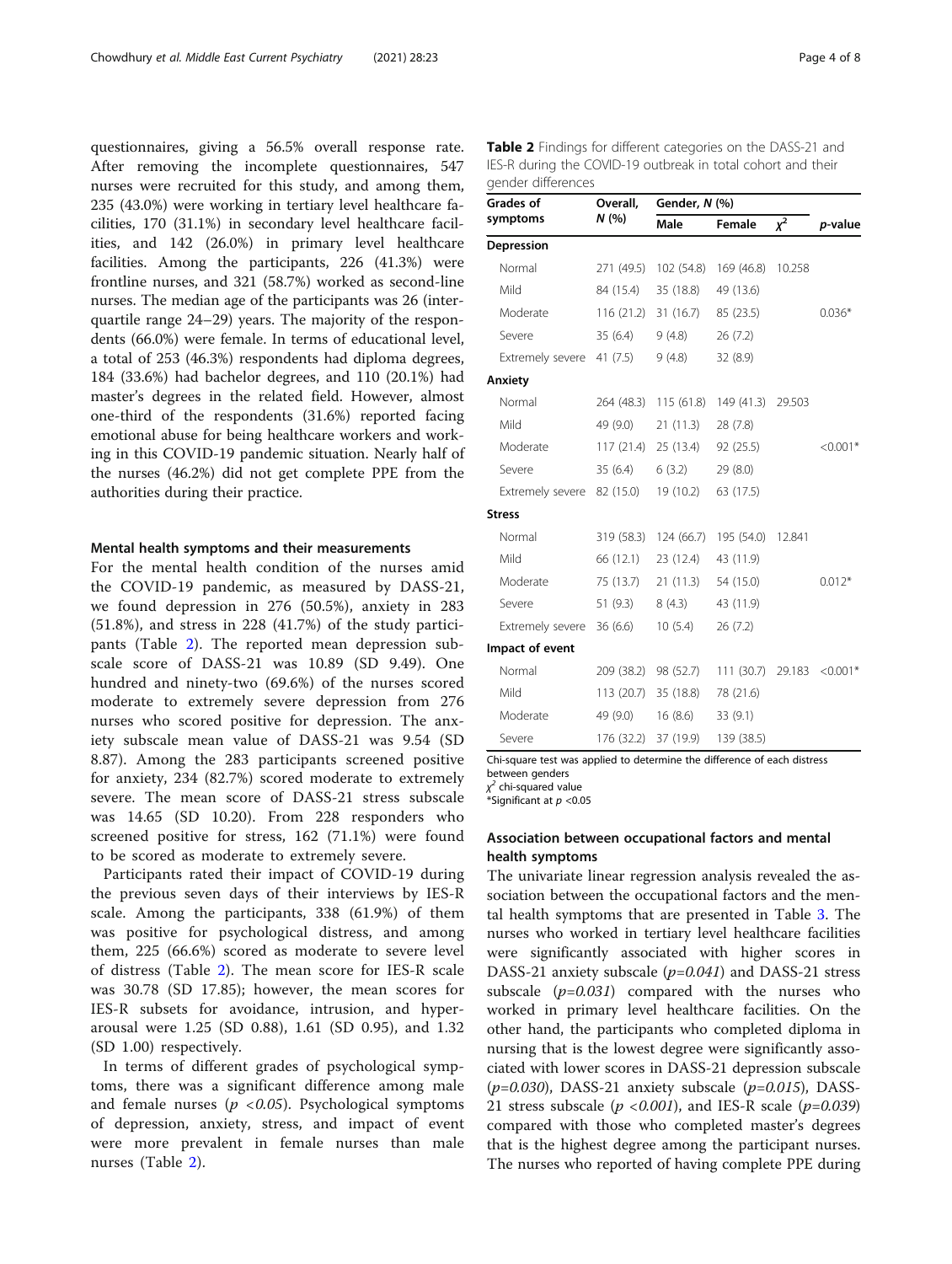<span id="page-4-0"></span>

| Table 3 Association between occupational factors and different mental health symptoms among nurses during the COVID-19 |  |  |  |  |  |  |
|------------------------------------------------------------------------------------------------------------------------|--|--|--|--|--|--|
| outbreak (univariate linear regression)                                                                                |  |  |  |  |  |  |

| <b>Variables</b>                | Depression                      |                   | Anxiety                          |                   | <b>Stress</b>                    |                     | Impact of event                   |                     |  |
|---------------------------------|---------------------------------|-------------------|----------------------------------|-------------------|----------------------------------|---------------------|-----------------------------------|---------------------|--|
|                                 | B (95% CI)                      |                   | $p$ -value $B$ (95% CI)          |                   | $p$ -value $B$ (95% CI)          |                     | $p$ -value $B$ (95% CI)           | p-value             |  |
| Type of healthcare facility     |                                 |                   |                                  |                   |                                  |                     |                                   |                     |  |
| Tertiary                        | 1.10 $(-0.87$ to 3.08)          | 0.272             | 1.92 (0.08 to 3.76)              | $0.041*$          | 2.33 (0.22 to 4.45)              | $0.031*$            | $2.09$ (-1.61 to 5.79)            | 0.267               |  |
| Secondary                       | $-1.37$ ( $-3.48$ to 0.74)      | 0.201             | $-0.82$ ( $-2.79$ to 1.15)       | 0.414             | $-0.72$ ( $-2.98$ to 1.54)       | 0.532               | $-3.59$ ( $-7.55$ to 0.37)        | 0.075               |  |
| Primary                         | Reference                       |                   | Reference                        |                   | Reference                        |                     | Reference                         |                     |  |
| Type of job                     |                                 |                   |                                  |                   |                                  |                     |                                   |                     |  |
| Government                      | $-1.15$ (-2.75 to 0.45) 0.159   |                   | $0.62$ (-0.88 to 2.12)           | 0.416             | $0.66$ (-1.06 to 2.39)           | 0.451               | $0.96$ (-2.06 to 3.97)            | 0.534               |  |
| Private                         | Reference                       |                   | Reference                        |                   | Reference                        |                     | Reference                         |                     |  |
| <b>Educational level</b>        |                                 |                   |                                  |                   |                                  |                     |                                   |                     |  |
| Diploma in<br>nursing           | $-2.35$ ( $-4.46$ to<br>$-0.23$ | $0.030*$          | $-2.44 (-4.42 to$<br>$-0.47$     | $0.015*$          | $-4.27$ $(-6.52$ to<br>$-2.02$   | $\lt$<br>$0.001*$   | $-4.17$ ( $-8.14$ to<br>$-0.20$ ) | $0.039*$            |  |
| B.Sc. in nursing                | $0.15$ (-2.08 to 2.38)          | 0.896             | $0.01$ (-2.08 to 2.09)           | 0.999             | $0.57$ (-2.94 to 1.81)           | 0.639               | 1.42 $(-2.77$ to 5.61)            | 0.505               |  |
| Masters                         | Reference                       |                   | Reference                        |                   | Reference                        |                     | Reference                         |                     |  |
| <b>Professional title</b>       |                                 |                   |                                  |                   |                                  |                     |                                   |                     |  |
| Senior staff nurse              | $0.32$ (-3.28 to 3.96)          | 0.854             | $2.53$ (-0.85 to 5.91)           | 0.142             | $-0.37$ ( $-4.26$ to 3.52) 0.853 |                     | $-0.45$ ( $-7.26$ to 6.36) 0.896  |                     |  |
| Nurse-in-charge                 | Reference                       |                   | Reference                        |                   | Reference                        |                     | Reference                         |                     |  |
| <b>Working position</b>         |                                 |                   |                                  |                   |                                  |                     |                                   |                     |  |
| In frontline                    | $0.01$ (-1.62 to 1.63)          | 0.997             | $0.82$ (-0.69 to 2.34)           | 0.285             | 1.12 $(-0.62 \text{ to } 2.86)$  | 0.205               | $1.30$ (-1.74 to 4.35)            | 0.401               |  |
| In second-line                  | Reference                       |                   | Reference                        |                   | Reference                        |                     | Reference                         |                     |  |
| Had complete PPE during working |                                 |                   |                                  |                   |                                  |                     |                                   |                     |  |
| Yes                             | $-2.68$ ( $-4.26$ to<br>$-1.10$ | $0.001*$          | $-2.15$ $(-3.63$ to<br>$-0.66$ ) | $0.005*$          | $-3.50$ ( $-5.19$ to<br>$-1.80$  | $\,<\,$<br>$0.001*$ | $-2.68$ ( $-5.68$ to 0.32) 0.080  |                     |  |
| <b>No</b>                       | Reference                       |                   | Reference                        |                   | Reference                        |                     | Reference                         |                     |  |
| Faced any emotional abuse       |                                 |                   |                                  |                   |                                  |                     |                                   |                     |  |
| Yes                             | 5.51 (3.86 to 7.16)             | $\lt$<br>$0.001*$ | 5.94 (4.42 to 7.47)              | $\lt$<br>$0.001*$ | 6.67 (4.92 to 8.43)              | $\,<\,$<br>$0.001*$ | 11.46 (8.38 to 14.54)             | $\,<\,$<br>$0.001*$ |  |
| <b>No</b>                       | Reference                       |                   | Reference                        |                   | Reference                        |                     | Reference                         |                     |  |

 $B$  unstandardized coefficient (the negative value means better mental health), CI confidence interval

\*Significant at  $p < 0.05$ 

working were significantly associated with lower scores in DASS-21 depression subscale  $(p=0.001)$ , DASS-21 anxiety subscale  $(p=0.005)$ , and DASS-21 stress subscale  $(p < 0.001)$  compared with those who have no complete PPE during working. The nurses who faced any emotional abuse working in this pandemic situation were significantly associated with higher score in the DASS-21 depression subscale ( $p < 0.001$ ), DASS-21 anxiety subscale ( $p < 0.001$ ), DASS-21 stress subscale ( $p < 0.001$ ), and IES-R scale ( $p < 0.001$ ). Other occupational factors, including type of job, professional title, and working position, were not significantly associated with DASS-21 subscales and IES-R scores.

# Discussion

The current study investigated the overall mental health condition and the impact of COVID-19 on the mental health among the nurses of Bangladesh. To our knowledge, our study is the first of its kind during this COVID-19 pandemic that has been carried out among the nurse community to provide the spotlight on this neglected category of health professionals in Bangladesh.

This study revealed that 61.9% of nurses in our sample suffered from some degree of mental distress during the COVID-19 outbreak in Bangladesh; 50.5% was documented to have some degree of depression, 51.8% had some degree of anxiety, and 41.7% had some degree of stress. A similar study conducted in Nepal found high rates of psychological distress (41.9% had symptoms of anxiety, and 37.5% had symptoms of depression) during the COVID-19 outbreak among healthcare workers [\[17](#page-7-0)]. Another study conducted among the Chinese healthcare workers also reported symptoms of depression at 50.4%, anxiety at 44.6%, and distress at 71.5% [\[14](#page-7-0)]. A multinational study revealed low psychological impact (7.4%), depressive symptoms (10.6%), anxiety symptoms (15.7%),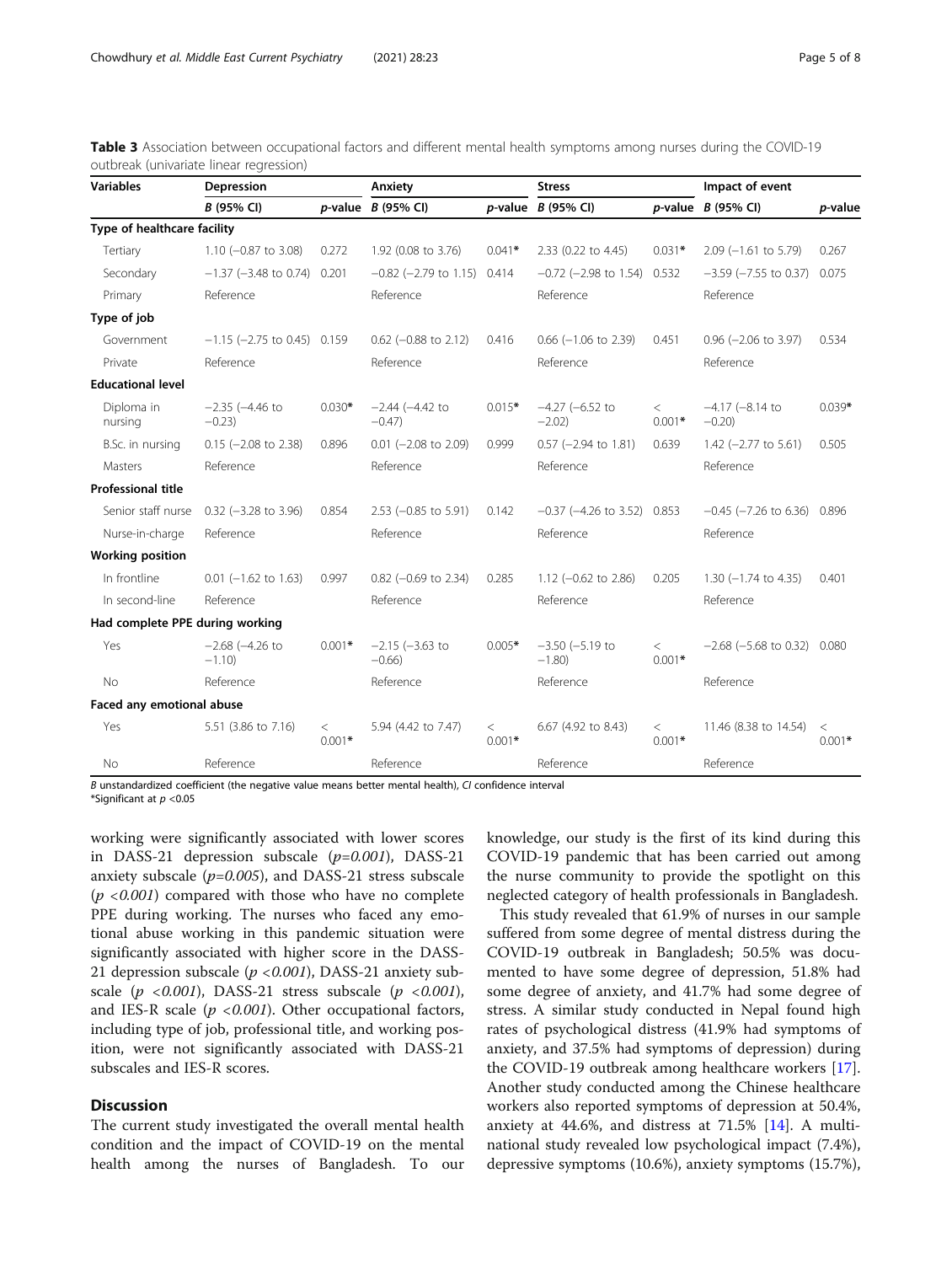and stress level (5.2%) during this pandemic as compared to our study findings, conducted among the healthcare workers in Singapore and India [[22\]](#page-7-0). This difference might be due to the variations in time of conducting the studies and also variations in demographic profiles of study participants. Health care workers exert a complicated psychological response to an epidemic of infectious diseases. Psychological distress may result from the thoughts of insecurity or lack of control and poor self-esteem, higher infection rate, well-being of the family and friends, workloads, and loneliness due to the quarantine [\[26](#page-7-0), [27](#page-7-0)]. In addition, predictable stock shortages and a growing flow of reported and real COVID-19 reports lead to the stresses and worries among the healthcare staff [[28\]](#page-7-0).

In this study, between both genders, males had lesser depression, anxiety, and stress level and psychological effect during the COVID-19 outbreak as compared to their female counterparts. This finding was similar to the other studies where females suffered greater mental distress and poor mental health outcome during this COVID-19 outbreak [[14,](#page-7-0) [23](#page-7-0), [29](#page-7-0)].

The nurses of the tertiary level healthcare facilities are suffering from higher level of anxiety and stress as revealed in our study. In China, a multicenter study suggested that nurses of secondary hospitals experienced more depression and anxiety [[14\]](#page-7-0). However, in Bangladesh, the nurses of tertiary level healthcare facilities had to deal with a huge number of patients compared to the primary or secondary level healthcare settings which might interact with the mental health during COVID-19 [[30](#page-7-0)].

Our study showed that nurses who had a lower educational degree experienced lower impact from the COVID-19 pandemic psychologically and lower depression, anxiety, and stress scores, suggesting less mental distress than the nurses who had higher education. However, a study in the UK suggests that it was less stressful to work with patients if the nurses have higher education and strategies to manage mental health problems [[31\]](#page-7-0). This contrary finding might be because, in healthcare settings in Bangladesh, less educated nurses had less responsibilities and leadership roles, so less exposure to potentially stressful situations.

Our study outcomes indicate that during the pandemic, the preventive arrangements taken to control the transmission of COVID-19 may have had protective psychological effects. The evidence from 2003 SARS-CoV epidemic study revealed that moderate anxiety had an association with the practice of high level of preventive measures [[32](#page-7-0)]. Our outcome is also following this same trend. The safety measures for the nurses, particularly having complete PPE during working, come with low mental distress. Another significant finding in our study from regression analysis is that the nurses who faced any emotional abuse for being healthcare workers and working in COVID-19 pandemic situations were associated with higher levels of depression, anxiety, stress, and psychological impact. Similar study conducted in Nepal found that healthcare workers who faced stigma during the COVID-19 outbreak were more at risk of developing mental health outcomes [[17\]](#page-7-0). In Bangladesh, health care workers are facing social stigma since the outbreak of COVID-19 [\[33](#page-7-0)]. A research from China also found that individuals with a greater propensity to communicate their mental health distress is the product of social stigma [[34](#page-7-0)].

In this study, no significant association has been established between psychological outcomes and the working position of the nurses during COVID-19. This study finding is similar to the results of studies conducted in Nepal and Italy [[17,](#page-7-0) [35\]](#page-7-0). However, several other studies indicate that nurses who are involved with managing COVID-19 patients directly were at the highest risk of getting the diseases [[36](#page-7-0), [37\]](#page-7-0), and they experienced more adverse psychological outcomes than their counterparts [[14,](#page-7-0) [38\]](#page-7-0). As most of the COVID-19 cases had mild symptoms, working position might not have contributed to a significant difference in mental health outcomes. The similarity between the frontline and second-line nurses regarding psychological outcomes in our study may be due to that second-line nurses also remain suspicious and have fear of getting affected as they deal with the patients whom they do not know are infected or not. Further research might be required in this area to confirm this finding as the association might vary over the course of the epidemic in the country.

Therefore, to improve the mental health and wellbeing of the nurses, multi-disciplinary interventions are necessary by addressing psychological outcomes. Dedicated counseling should be arranged to support the psychological well-being of nurses to help improve their morale. The government and the health authorities should ensure that there are adequate supplies of protective equipment for the nurses during working in the pandemic. The government should also take initiatives to prevent social stigma and uphold the position of healthcare workers as frontline fighters against COVID-19 so that they might not face any emotional abuse for being a healthcare worker when they are working amid COVID-19 pandemic. Since these results pertain to the duration of the pandemic in Bangladesh, broader longitudinal research should be undertaken in the current time to direct policymakers in recognizing the psychological effects of COVID-19.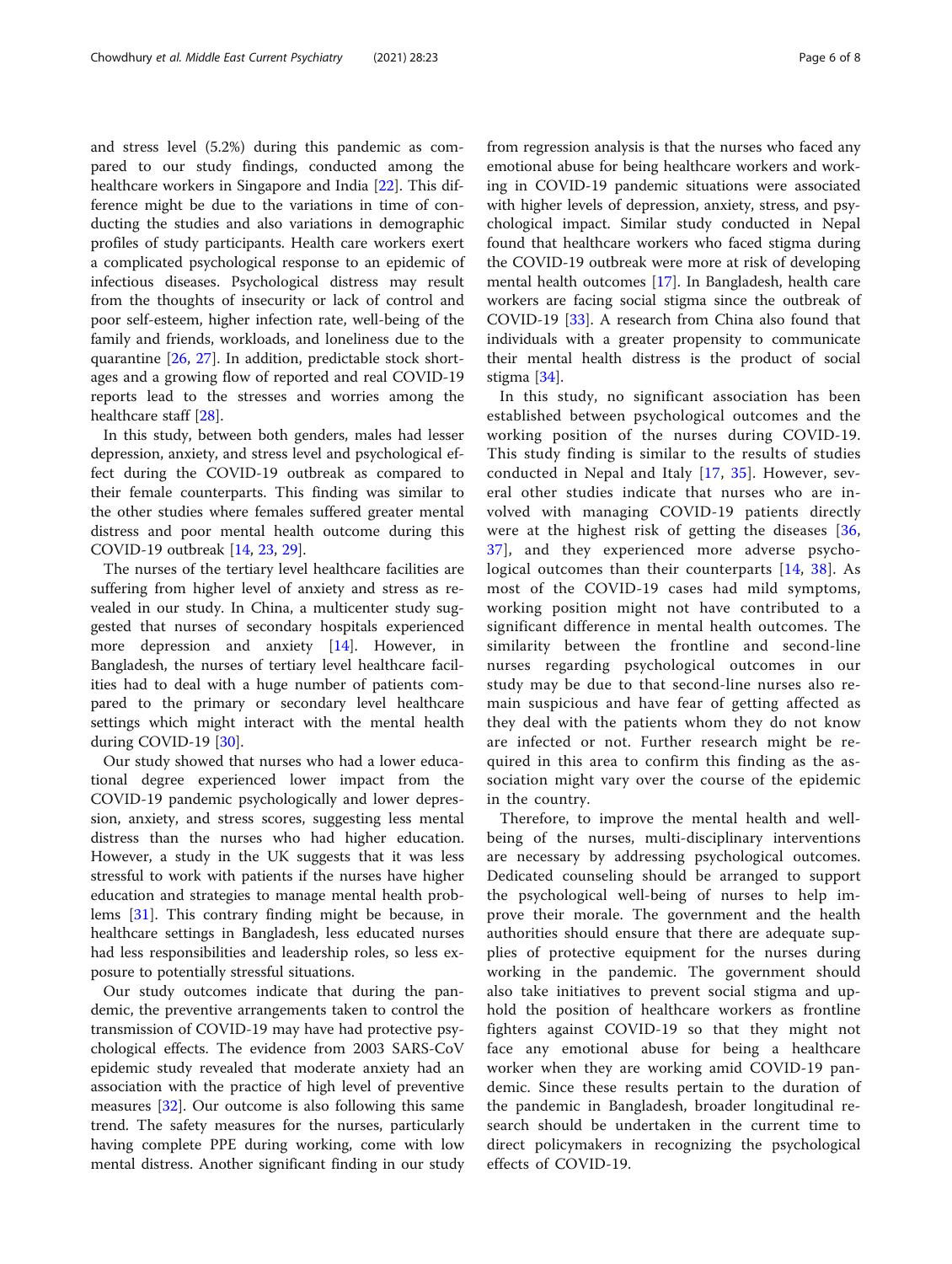## <span id="page-6-0"></span>Limitations

There are some limitations in this study. First, the intrinsic nature of the research is confined to nurses with internet access, as is the sampling technique. Second, the causal explanation was not possible due to the crosssectional design of the research. Third, this survey screened for symptoms and not a detailed mental health assessment that confirms the diagnosis, so it did not take into account nurses who might have pre-existing mental health issues or who might develop symptoms due to factors other than COVID-19. Fourth, in this study, just under half of the potential respondents did not participate, so there might be more motives for those with symptoms to respond and might over-represent the prevalence of symptoms in the nursing population.

Regardless of the constraints, this study indicates the primary fundamental information on the real degree of psychological symptoms among Bangladeshi nurses and how the mental well-being of nurses is varied during this pandemic.

#### Conclusions

A high prevalence of depression, anxiety, stress, and psychological impact was observed in the Bangladeshi nurses working in hospitals during the COVID-19 outbreak. Female nurses were more prone to higher psychological impact and adverse mental health outcomes compared to male nurses. The factors that predicted higher impact and adverse mental health are not having complete PPE during working and facing any emotional abuse by the nurses during COVID-19. For healthcare professionals, during a pandemic, timely psychological support and intervention are required. Protecting health care workers by ensuring protective equipment and upholding their position by preventing social stigma are important components of public health interventions to counter the COVID-19 pandemic. It is essential to urgently implement specific measures to promote mental health well-being in nurses, especially for females exposed to COVID-19.

#### Abbreviations

COVID-19: Coronavirus disease-19; DASS-21: Depression, Anxiety and Stress Scale-21; IES-R: Impact of Event Scale-Revised; PPE: Personal protective equipment

#### Acknowledgements

All the authors acknowledge the participants for providing the information to conduct the study. The authors also acknowledge Prof. Nilima Majid and Mahmudur Rahman Chowdhury for their valuable support during data collection.

#### Authors' contributions

SRC, TCS, HK, and MSM are involved in the conception and design of the study. SRC and AH performed data analysis and interpretation. SRC, DCD, and HK wrote the manuscript. SRC and AH supervised the development of work and helped in data interpretation and manuscript evaluation. SA

helped to evaluate and edit the manuscript. SRC acted as the corresponding author. All authors read and approved the final manuscript.

#### Funding

This research did not receive any specific grant from funding agencies in the public, commercial, or not-for-profit sectors.

#### Availability of data and materials

The datasets used and/or analyzed during the current study are available from the corresponding author on reasonable request.

#### **Declarations**

#### Ethics approval and consent to participate

Expedited ethical clearance for this research was taken from the ethics review committee of Begum Rabeya Khatun Chowdhury Nursing College, Bangladesh (Approval No: BRKCNC-IRB-2020/24), in line with the principles of the Declaration of Helsinki. Online consent was obtained from the participants.

### Consent for publication

Not applicable.

#### Competing interests

The authors declare that they have no competing interests.

#### Author details

<sup>1</sup> Department of Public Health, North South University, Dhaka, Bangladesh. 2 Global Health Institute, North South University, Dhaka, Bangladesh. <sup>3</sup> Department of Surgery, Bangabandhu Sheikh Mujib Medical University Dhaka, Bangladesh.

#### Received: 11 January 2021 Accepted: 26 March 2021 Published online: 02 April 2021

#### References

- 1. World Health Organization (2020) Naming the coronavirus disease (COVID-19) and the virus that causes it Available from: [https://www.who.int/](https://www.who.int/emergencies/diseases/novel-coronavirus-2019/technical-guidance/naming-the-coronavirus-disease-(covid-2019)-and-the-virus-that-causes-it) [emergencies/diseases/novel-coronavirus-2019/technical-guidance/naming](https://www.who.int/emergencies/diseases/novel-coronavirus-2019/technical-guidance/naming-the-coronavirus-disease-(covid-2019)-and-the-virus-that-causes-it)[the-coronavirus-disease-\(covid-2019\)-and-the-virus-that-causes-it.](https://www.who.int/emergencies/diseases/novel-coronavirus-2019/technical-guidance/naming-the-coronavirus-disease-(covid-2019)-and-the-virus-that-causes-it) Accessed 13 Dec 2020.
- 2. Nishiura H, Jung S, Linton NM, Kinoshita R, Yang Y, Hayashi K (2020) The extent of transmission of novel coronavirus in Wuhan, China. J Clin Med 9(2):330. <https://doi.org/10.3390/jcm9020330>.
- 3. Mahase E (2020) China coronavirus: WHO declares international emergency as death toll exceeds 200. BMJ. 368. [https://doi.org/10.1136/bmj.m408.](https://doi.org/10.1136/bmj.m408)
- 4. Ali M, Ahsan GU, Khan HR, Hossain A (2020) Mental wellbeing in the Bangladeshi healthy population during nationwide lockdown over COVID-19: an online cross-sectional survey. medRxiv. [https://doi.org/10.1101/2020.](https://doi.org/10.1101/2020.05.14.20102210) [05.14.20102210](https://doi.org/10.1101/2020.05.14.20102210) Available from: . Accessed 13 Dec 2020
- 5. Worldometer (2021) COVID-19 coronavirus pandemic. Available from: <https://www.worldometers.info/coronavirus/>. Accessed 31 Mar 2021.
- 6. IEDCR (2021) COVID-19 situation updates. Available from: [https://iedcr.gov.](https://iedcr.gov.bd/covid-19/covid-19-situation-updates) [bd/covid-19/covid-19-situation-updates](https://iedcr.gov.bd/covid-19/covid-19-situation-updates). Accessed 31 Mar 2021.
- 7. Chowdhury SR, Sunna TC, Sanjoy S (2020) Response to COVID-19 in Bangladesh: strategies to resist the growing trend of COVID-19 in a less restricted situation. Asia Pacific J Public Heal 32(8):471–472 Available from: <http://journals.sagepub.com/doi/10.1177/1010539520951689>. Accessed 13 Dec 2020
- 8. Chowdhury SR, Sunna TC, Ahmed S (2021) Telemedicine is an important aspect of healthcare services amid COVID-19 outbreak: its barriers in Bangladesh and strategies to overcome. Int J Health Plann Manage 36(1):4– 12 Available from: [https://onlinelibrary.wiley.com/doi/10.1002/hpm.3064.](https://onlinelibrary.wiley.com/doi/10.1002/hpm.3064) Accessed 13 Feb 2021
- 9. Shammi M, Bodrud-Doza M, Towfiqul Islam ARM, Rahman MM (2020) COVID-19 pandemic, socioeconomic crisis and human stress in resourcelimited settings: a case from Bangladesh. Heliyon. 6(5):e04063. [https://doi.](https://doi.org/10.1016/j.heliyon.2020.e04063) [org/10.1016/j.heliyon.2020.e04063](https://doi.org/10.1016/j.heliyon.2020.e04063)
- 10. The Business Standard (2020) PSC recommends recruitment of 2,000 doctors, 5,054 nurses. Available from: [https://tbsnews.net/coronavirus-](https://tbsnews.net/coronavirus-chronicle/covid-19-bangladesh/psc-recommends-recruitment-2000-doctors-5054-nurses-75595)